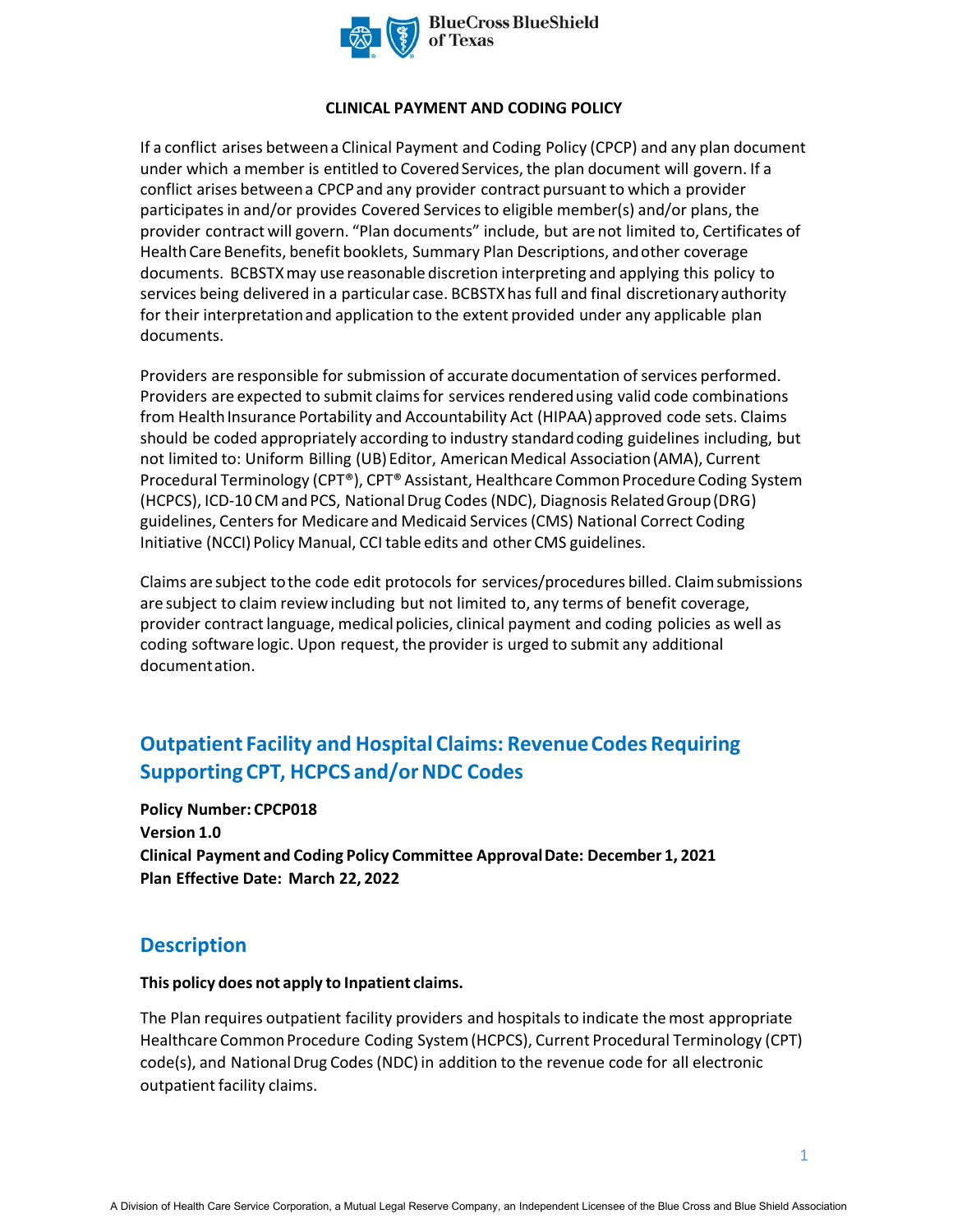

# **Reimbursement Information:**

All electronic claims submitted by an outpatient facility provider or hospital must include a supporting HCPCS, CPT or NDC code with a revenue code unless otherwise specified in the provider contract. Revenue codes and procedure code combinations that are submitted on outpatient claims should reflect the services that were provided to the member on that date of service. These codes should be submitted on the same line for accurate claims processing. If more than one HCPCS, CPT or NDC code is needed for a revenue code, the revenue code should also appear on a separate line.

## **A revenue code and corresponding supporting code must be compatible.**

The plan may deny an outpatient facility and hospital claim if it is submittedwithout the corresponding appropriate code(s) when submitted on the following bill types. If the claim has been denied, it may be resubmitted with the correct supporting code.

• Bill Types: 12x, 13x, 14x, 74x, 75x and 76x

## **Additional Information for National Drug Codes (NDC)**

Unless otherwise agreed upon in the provider contract, revenue codes are required to be submitted with corresponding HCPCS or CPT codes, as well as revenue codesthat require NDCs.

• For voluntary reporting and clinical encounter purposes, NDC information may be submitted with the related revenue or CPT/HCPCS codes as additional information when NDC information is not contractually required.

| <b>Field Name</b>         | <b>Field Description</b>                    | Loop ID | Segment           |  |
|---------------------------|---------------------------------------------|---------|-------------------|--|
| Product ID                | Enter N4 in this field                      | 2410    | LIN <sub>02</sub> |  |
| Qualifier                 |                                             |         |                   |  |
| National Drug Code        | Enter the 11-digit NDC billing format       | 2410    | LIN <sub>03</sub> |  |
|                           | assigned to the drug administered           |         |                   |  |
| <b>National Drug Unit</b> | Enter the quantity (number of NDC units)    | 2410    | CTP04             |  |
| Count                     |                                             |         |                   |  |
| Unit or Basis for         | Enter the NDC unit of measure for the       | 2410    |                   |  |
| Measurement               | prescription drug given (UN, ML, GR, or F2) |         | CTP05             |  |

### **Electronic claim transactions for NDC data (ANSI 5010 8371)**

### **Paper claim transactions for NDC data (CMS-1500 or UB-04)**

**CMS-1500:** In the shaded portion of line-item field 24A-24G, enter NDC qualifier N4 (leftjustified), immediately followed by the NDC. Enter one space for separation. Next enter the appropriate qualifier for the correct dispensing NDC unit of measure (UN, ML GR or F2). Following this, enter the quantity (number of NDC units).

#### *See example below:*

| 24. A |            | DATE(S) OF SERVICE  |    |                |   | B.                         | C.         |           | PROCEDURES, SERVICES, OR SUPPLIES                  | Е                                  |            |                     |                       |             |                                    |
|-------|------------|---------------------|----|----------------|---|----------------------------|------------|-----------|----------------------------------------------------|------------------------------------|------------|---------------------|-----------------------|-------------|------------------------------------|
| MM    | From<br>DD | vv                  | MM | DD             | w | PLACE OF<br><b>SERVICE</b> | <b>EMG</b> | CPT/HCPCS | (Explain Unusual Circumstances)<br><b>MODIFIER</b> | <b>DIAGNOSIS</b><br><b>POINTER</b> | \$ CHARGES | DAYS<br>OR<br>UNITS | EPSDT<br>Fami<br>Plan | <b>QUAL</b> | <b>RENDERING</b><br>PROVIDER ID. # |
|       |            | N400409476586 ML120 |    |                |   |                            |            |           |                                                    |                                    |            |                     |                       |             | 12345678901                        |
| 01    | 01         | 13                  | 01 | 0 <sub>1</sub> |   |                            |            | J0744     |                                                    |                                    | 17.94      |                     | N                     | <b>NPI</b>  | 123456789                          |